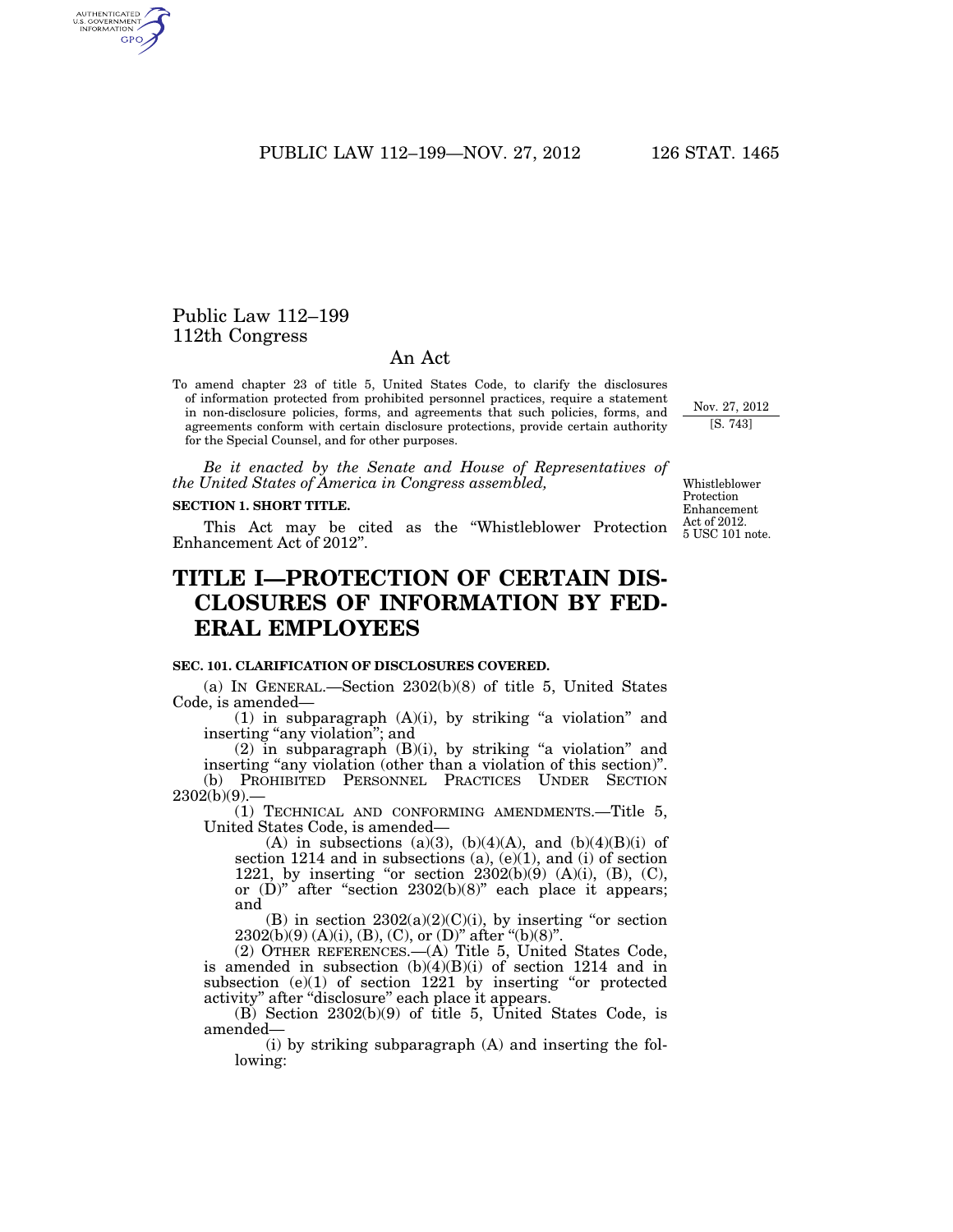"(A) the exercise of any appeal, complaint, or grievance right granted by any law, rule, or regulation—

''(i) with regard to remedying a violation of paragraph (8); or

"(ii) other than with regard to remedying a violation of paragraph (8);''; and

(ii) in subparagraph  $(B)$ , by inserting "(i) or  $(ii)$ " after ''subparagraph (A)''.

(C) Section 2302 of title 5, United States Code, is amended by adding at the end the following:

" $(f)(1)$  A disclosure shall not be excluded from subsection  $(b)(8)$ because—

''(A) the disclosure was made to a supervisor or to a person who participated in an activity that the employee or applicant reasonably believed to be covered by subsection  $(b)(8)(\vec{A})(i)$  and (ii);

''(B) the disclosure revealed information that had been previously disclosed;

" $(C)$  of the employee's or applicant's motive for making the disclosure;

 $'(D)$  the disclosure was not made in writing;

''(E) the disclosure was made while the employee was off duty; or

 $f(F)$  of the amount of time which has passed since the occurrence of the events described in the disclosure.

" $(2)$  If a disclosure is made during the normal course of duties" of an employee, the disclosure shall not be excluded from subsection (b)(8) if any employee who has authority to take, direct others to take, recommend, or approve any personnel action with respect to the employee making the disclosure, took, failed to take, or threatened to take or fail to take a personnel action with respect to that employee in reprisal for the disclosure.''.

#### **SEC. 102. DEFINITIONAL AMENDMENTS.**

Section 2302(a)(2) of title 5, United States Code, is amended—

 $(1)$  in subparagraph  $(B)(ii)$ , by striking "and" at the end;

(2) in subparagraph (C)(iii), by striking the period at the end and inserting ''; and''; and

(3) by adding at the end the following:

''(D) 'disclosure' means a formal or informal communication or transmission, but does not include a communication concerning policy decisions that lawfully exercise discretionary authority unless the employee or applicant providing the disclosure reasonably believes that the disclosure evidences—

"(i) any violation of any law, rule, or regulation; or

''(ii) gross mismanagement, a gross waste of funds, an abuse of authority, or a substantial and specific danger to public health or safety.''.

## **SEC. 103. REBUTTABLE PRESUMPTION.**

Section 2302(b) of title 5, United States Code, is amended by amending the matter following paragraph (12) to read as follows: ''This subsection shall not be construed to authorize the withholding of information from Congress or the taking of any personnel action against an employee who discloses information to Congress. For purposes of paragraph (8), (i) any presumption relating to the performance of a duty by an employee whose conduct is the subject of a disclosure as defined under subsection  $(a)(2)(D)$  may be rebutted

Determination.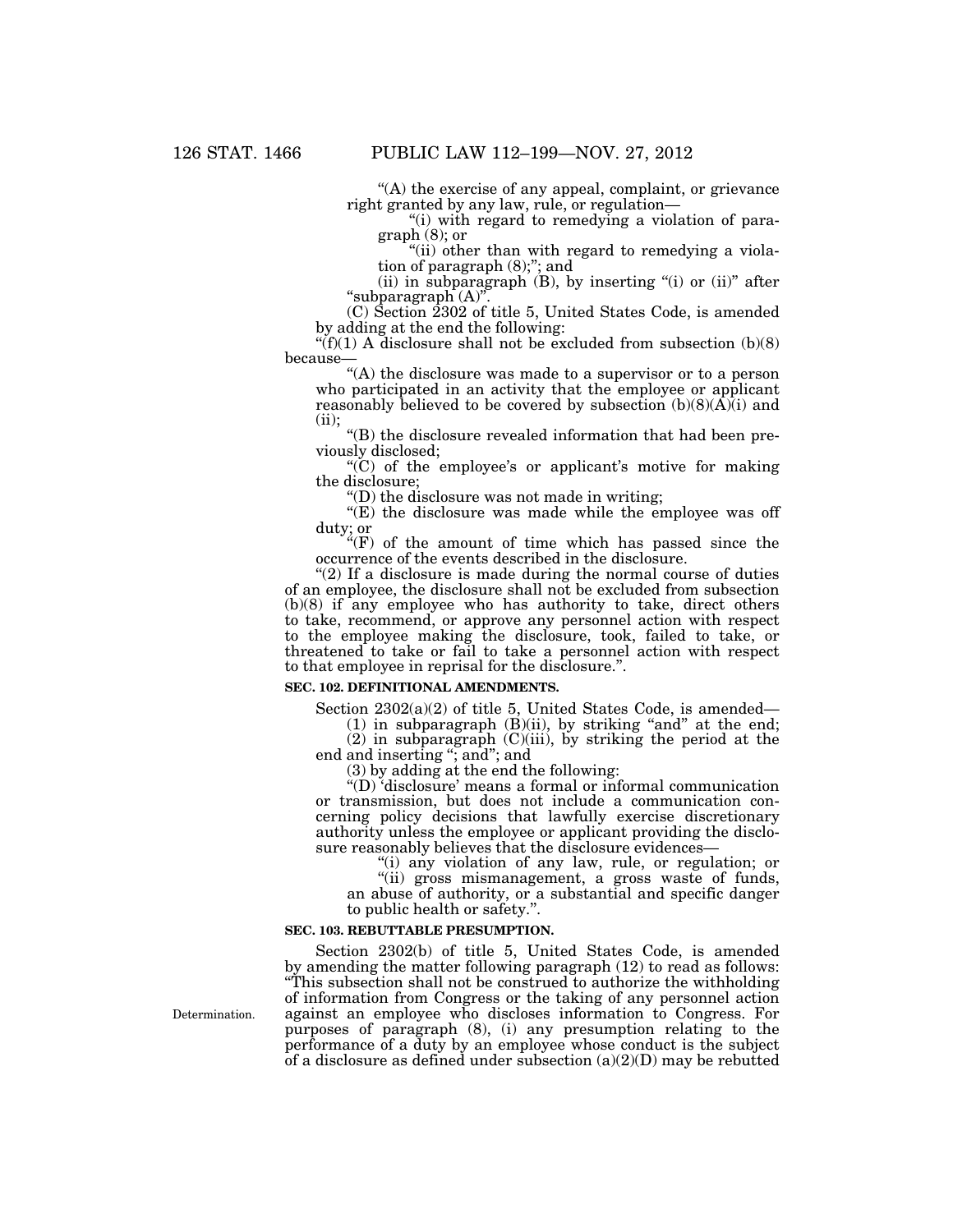by substantial evidence, and (ii) a determination as to whether an employee or applicant reasonably believes that such employee or applicant has disclosed information that evidences any violation of law, rule, regulation, gross mismanagement, a gross waste of funds, an abuse of authority, or a substantial and specific danger to public health or safety shall be made by determining whether a disinterested observer with knowledge of the essential facts known to and readily ascertainable by the employee or applicant could reasonably conclude that the actions of the Government evidence such violations, mismanagement, waste, abuse, or danger.''.

## **SEC. 104. PERSONNEL ACTIONS AND PROHIBITED PERSONNEL PRAC-TICES.**

(a) PERSONNEL ACTION.—Section  $2302(a)(2)(A)$  of title 5, United States Code, is amended—

 $(1)$  in clause  $(x)$ , by striking "and" after the semicolon; and

(2) by redesignating clause (xi) as clause (xii) and inserting after clause (x) the following:

"(xi) the implementation or enforcement of any nondisclosure policy, form, or agreement; and''.

(b) PROHIBITED PERSONNEL PRACTICE.—

(1) IN GENERAL.—Section 2302(b) of title 5, United States Code, is amended—

(A) in paragraph  $(11)$ , by striking "or" at the end; (B) in paragraph (12), by striking the period and inserting "; or"; and

(C) by inserting after paragraph (12) the following: ''(13) implement or enforce any nondisclosure policy, form, or agreement, if such policy, form, or agreement does not contain the following statement: 'These provisions are consistent with and do not supersede, conflict with, or otherwise alter the employee obligations, rights, or liabilities created by existing statute or Executive order relating to (1) classified information, (2) communications to Congress, (3) the reporting to an Inspector General of a violation of any law, rule, or regulation, or mismanagement, a gross waste of funds, an abuse of authority, or a substantial and specific danger to public health or safety, or  $(4)$  any other whistleblower protection. The definitions, requirements, obligations, rights, sanctions, and liabilities created by controlling Executive orders and statutory provisions are incorporated into this agreement and are controlling.'.''.

(2) AGENCY WEBSITES.—Agencies making use of any nondisclosure policy, form, or agreement shall also post the statement required under section 2302(b)(13) of title 5, United States Code (as added by this Act) on the agency website, accompanied by the specific list of controlling Executive orders and statutory provisions.

(3) NONDISCLOSURE POLICY, FORM, OR AGREEMENT IN EFFECT BEFORE THE EFFECTIVE DATE.—With respect to a nondisclosure policy, form, or agreement that was in effect before the effective date of this Act, but that does not contain the statement required under section 2302(b)(13) of title 5, United States Code (as added by this Act) for implementation or enforcement—

5 USC 2302 note.

5 USC 2302 note.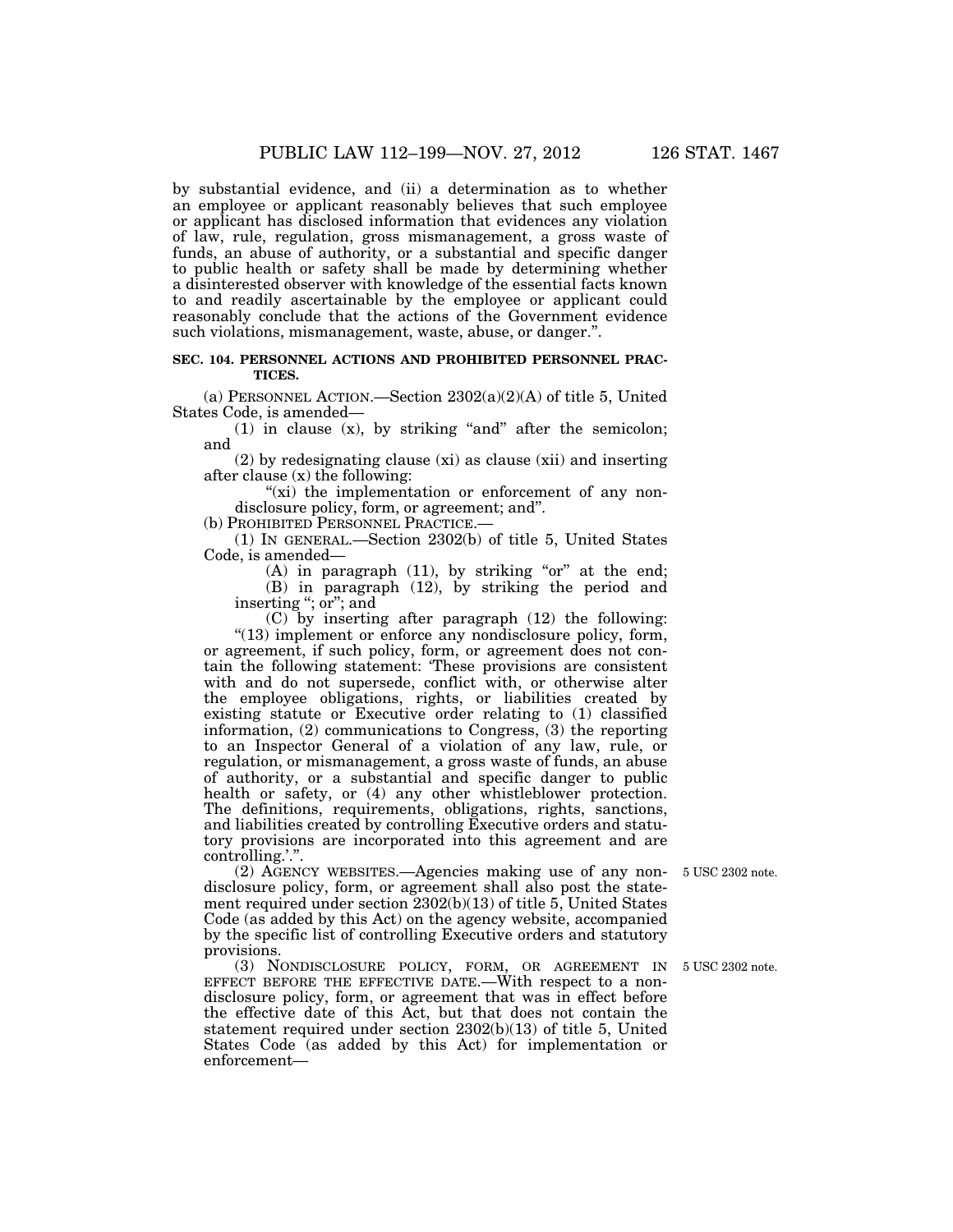(A) it shall not be a prohibited personnel practice to enforce that policy, form, or agreement with regard to a current employee if the agency gives such employee notice of the statement; and

(B) it shall not be a prohibited personnel practice to enforce that policy, form, or agreement after the effective date of this Act with regard to a former employee if the agency complies with paragraph (2) of this subsection.

(c) RETALIATORY INVESTIGATIONS.— (1) AGENCY INVESTIGATION.—Section 1214 of title 5, United States Code, is amended by adding at the end the following:

''(h) Any corrective action ordered under this section to correct a prohibited personnel practice may include fees, costs, or damages reasonably incurred due to an agency investigation of the employee, if such investigation was commenced, expanded, or extended in retaliation for the disclosure or protected activity that formed the basis of the corrective action.''.

(2) DAMAGES.—Section 1221(g) of title 5, United States Code, is amended by adding at the end the following:

"(4) Any corrective action ordered under this section to correct a prohibited personnel practice may include fees, costs, or damages reasonably incurred due to an agency investigation of the employee, if such investigation was commenced, expanded, or extended in retaliation for the disclosure or protected activity that formed the basis of the corrective action.''.

#### **SEC. 105. EXCLUSION OF AGENCIES BY THE PRESIDENT.**

Section 2302(a)(2)(C) of title 5, United States Code, is amended by striking clause (ii) and inserting the following:

"(ii)(I) the Federal Bureau of Investigation, the Central Intelligence Agency, the Defense Intelligence Agency, the National Geospatial-Intelligence Agency, the National Security Agency, the Office of the Director of National Intelligence, and the National Reconnaissance Office; and

''(II) as determined by the President, any Executive agency or unit thereof the principal function of which is the conduct of foreign intelligence or counterintelligence activities, provided that the determination be made prior to a personnel action; or''.

#### **SEC. 106. DISCIPLINARY ACTION.**

Section 1215(a)(3) of title 5, United States Code, is amended to read as follows:

 $\degree$ (3)(A) A final order of the Board may impose—

''(i) disciplinary action consisting of removal, reduction in grade, debarment from Federal employment for a period not

"(ii) an assessment of a civil penalty not to exceed  $$1,000$ ; or

"(iii) any combination of disciplinary actions described under clause (i) and an assessment described under clause (ii).

"(B) In any case brought under paragraph  $(1)$  in which the Board finds that an employee has committed a prohibited personnel practice under section 2302(b)(8), or 2302(b)(9) (A)(i), (B), (C), or (D), the Board may impose disciplinary action if the Board finds that the activity protected under section 2302(b)(8), or 2302(b)(9)

Determination.

Time period.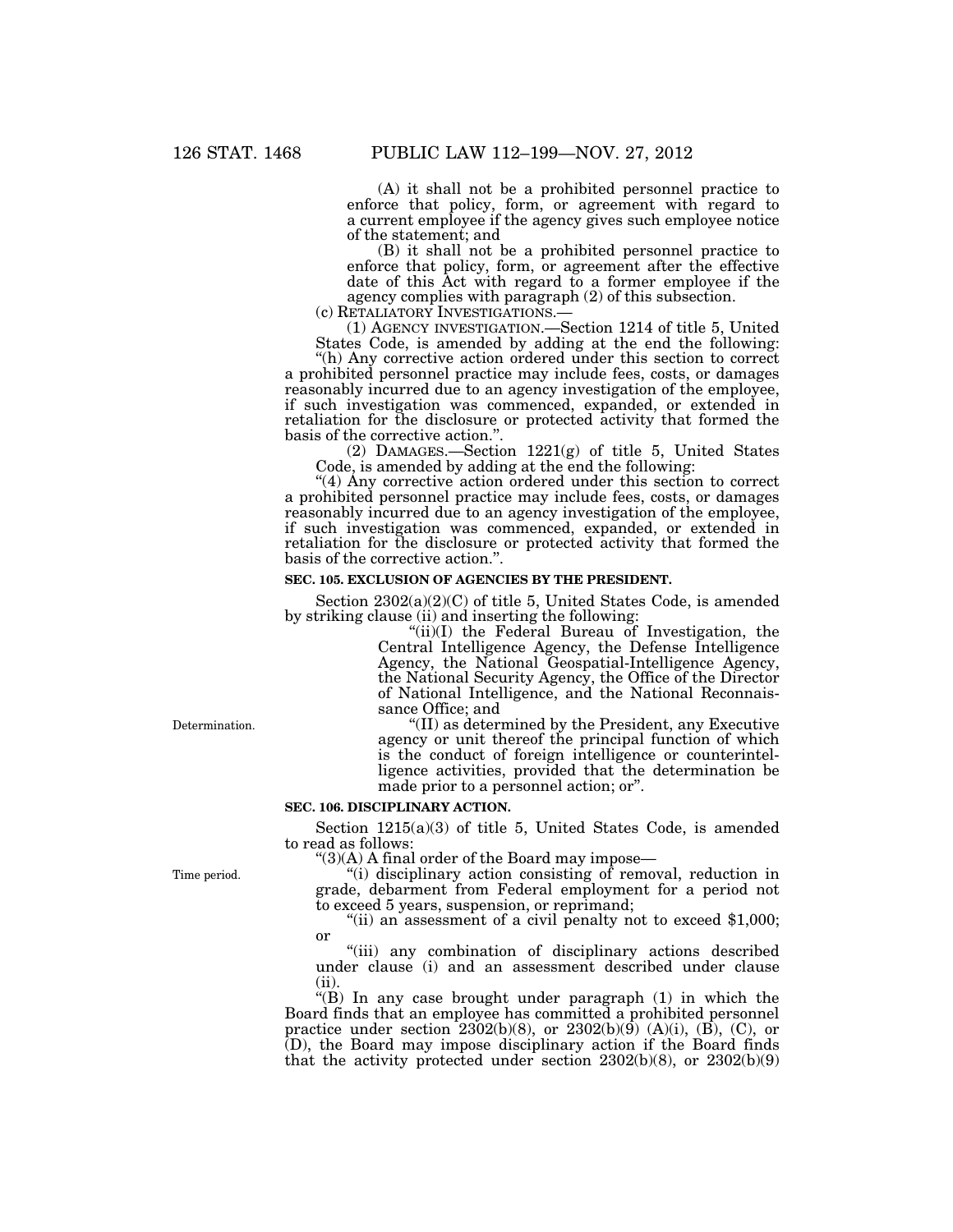$(A)(i)$ ,  $(B)$ ,  $(C)$ , or  $(D)$  was a significant motivating factor, even if other factors also motivated the decision, for the employee's decision to take, fail to take, or threaten to take or fail to take a personnel action, unless that employee demonstrates, by a preponderance of the evidence, that the employee would have taken, failed to take, or threatened to take or fail to take the same personnel action, in the absence of such protected activity.''.

#### **SEC. 107. REMEDIES.**

(a) ATTORNEY FEES.—Section  $1204(m)(1)$  of title 5, United States Code, is amended by striking "agency involved" and inserting agency where the prevailing party was employed or had applied for employment at the time of the events giving rise to the case''.

(b) DAMAGES.—Sections  $1214(g)(2)$  and  $1221(g)(1)(A)(ii)$  of title 5, United States Code, are amended by striking all after ''travel expenses," and inserting "any other reasonable and foreseeable consequential damages, and compensatory damages (including interest, reasonable expert witness fees, and costs).'' each place it appears.

#### **SEC. 108. JUDICIAL REVIEW.**

(a) IN GENERAL.—Section 7703(b) of title 5, United States Code, is amended by striking the matter preceding paragraph (2) and inserting the following:

" $(b)(1)(A)$  Except as provided in subparagraph  $(B)$  and paragraph (2) of this subsection, a petition to review a final order or final decision of the Board shall be filed in the United States Court of Appeals for the Federal Circuit. Notwithstanding any other provision of law, any petition for review shall be filed within 60 days after the Board issues notice of the final order or decision of the Board.

''(B) During the 2-year period beginning on the effective date of the Whistleblower Protection Enhancement Act of 2012, a petition to review a final order or final decision of the Board that raises no challenge to the Board's disposition of allegations of a prohibited personnel practice described in section 2302(b) other than practices described in section  $2302(b)(8)$ , or  $2302(b)(9)$  (A)(i), (B), (C), or (D) shall be filed in the United States Court of Appeals for the Federal Circuit or any court of appeals of competent jurisdiction. Notwithstanding any other provision of law, any petition for review shall be filed within 60 days after the Board issues notice of the final order or decision of the Board.'

(b) REVIEW OBTAINED BY OFFICE OF PERSONNEL MANAGE- MENT.—Section 7703(d) of title 5, United States Code, is amended to read as follows:

" $(d)(1)$  Except as provided under paragraph  $(2)$ , this paragraph shall apply to any review obtained by the Director of the Office of Personnel Management. The Director may obtain review of any final order or decision of the Board by filing, within 60 days after the Board issues notice of the final order or decision of the Board, a petition for judicial review in the United States Court of Appeals for the Federal Circuit if the Director determines, in the discretion of the Director, that the Board erred in interpreting a civil service law, rule, or regulation affecting personnel management and that the Board's decision will have a substantial impact on a civil service law, rule, regulation, or policy directive. If the Director did not intervene in a matter before the Board, the Director may not petition for review of a Board decision under this section unless

Deadlines. Notices.

Time period.

Applicability. Deadlines. Notices. Determinations.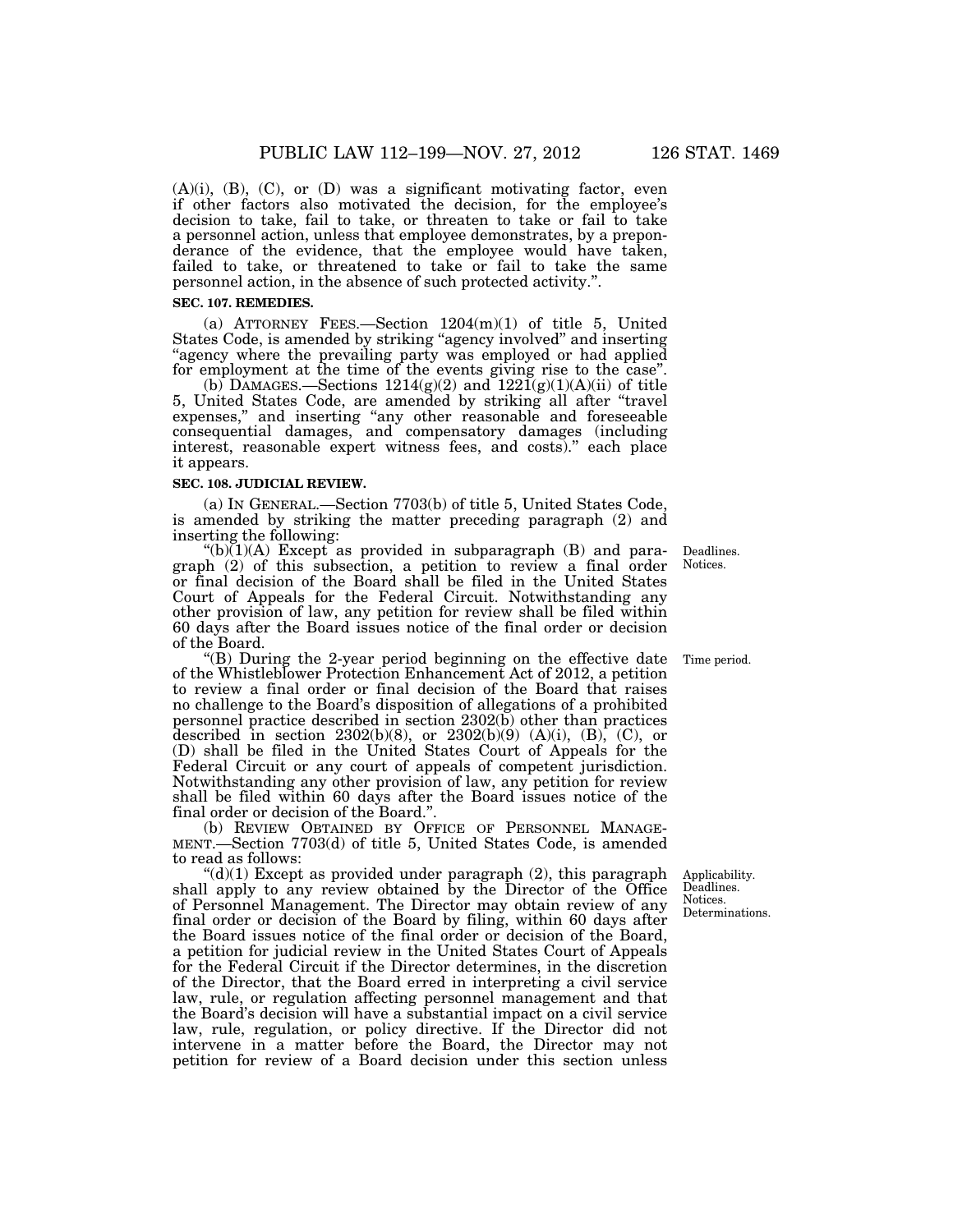the Director first petitions the Board for a reconsideration of its decision, and such petition is denied. In addition to the named respondent, the Board and all other parties to the proceedings before the Board shall have the right to appear in the proceeding before the Court of Appeals. The granting of the petition for judicial review shall be at the discretion of the Court of Appeals.

"(2) During the 2-year period beginning on the effective date of the Whistleblower Protection Enhancement Act of 2012, this paragraph shall apply to any review obtained by the Director of the Office of Personnel Management that raises no challenge to the Board's disposition of allegations of a prohibited personnel practice described in section 2302(b) other than practices described in section 2302(b)(8), or 2302(b)(9) (A)(i), (B), (C), or (D). The Director may obtain review of any final order or decision of the Board by filing, within 60 days after the Board issues notice of the final order or decision of the Board, a petition for judicial review in the United States Court of Appeals for the Federal Circuit or any court of appeals of competent jurisdiction if the Director determines, in the discretion of the Director, that the Board erred in interpreting a civil service law, rule, or regulation affecting personnel management and that the Board's decision will have a substantial impact on a civil service law, rule, regulation, or policy directive. If the Director did not intervene in a matter before the Board, the Director may not petition for review of a Board decision under this section unless the Director first petitions the Board for a reconsideration of its decision, and such petition is denied. In addition to the named respondent, the Board and all other parties to the proceedings before the Board shall have the right to appear in the proceeding before the court of appeals. The granting of the petition for judicial review shall be at the discretion of the court of appeals.''.

## **SEC. 109. PROHIBITED PERSONNEL PRACTICES AFFECTING THE TRANSPORTATION SECURITY ADMINISTRATION.**

(a) IN GENERAL.—Chapter 23 of title 5, United States Code, is amended—

(1) by redesignating sections 2304 and 2305 as sections 2305 and 2306, respectively; and

(2) by inserting after section 2303 the following:

## **''§ 2304. Prohibited personnel practices affecting the Transportation Security Administration**

''(a) IN GENERAL.—Notwithstanding any other provision of law, any individual holding or applying for a position within the Transportation Security Administration shall be covered by—

"(1) the provisions of section  $2302(b)$  (1), (8), and (9);

" $(2)$  any provision of law implementing section  $2302(b)$ (1), (8), or (9) by providing any right or remedy available to an employee or applicant for employment in the civil service; and

''(3) any rule or regulation prescribed under any provision of law referred to in paragraph (1) or (2).

''(b) RULE OF CONSTRUCTION.—Nothing in this section shall be construed to affect any rights, apart from those described in subsection (a), to which an individual described in subsection (a) might otherwise be entitled under law.''.

Time period.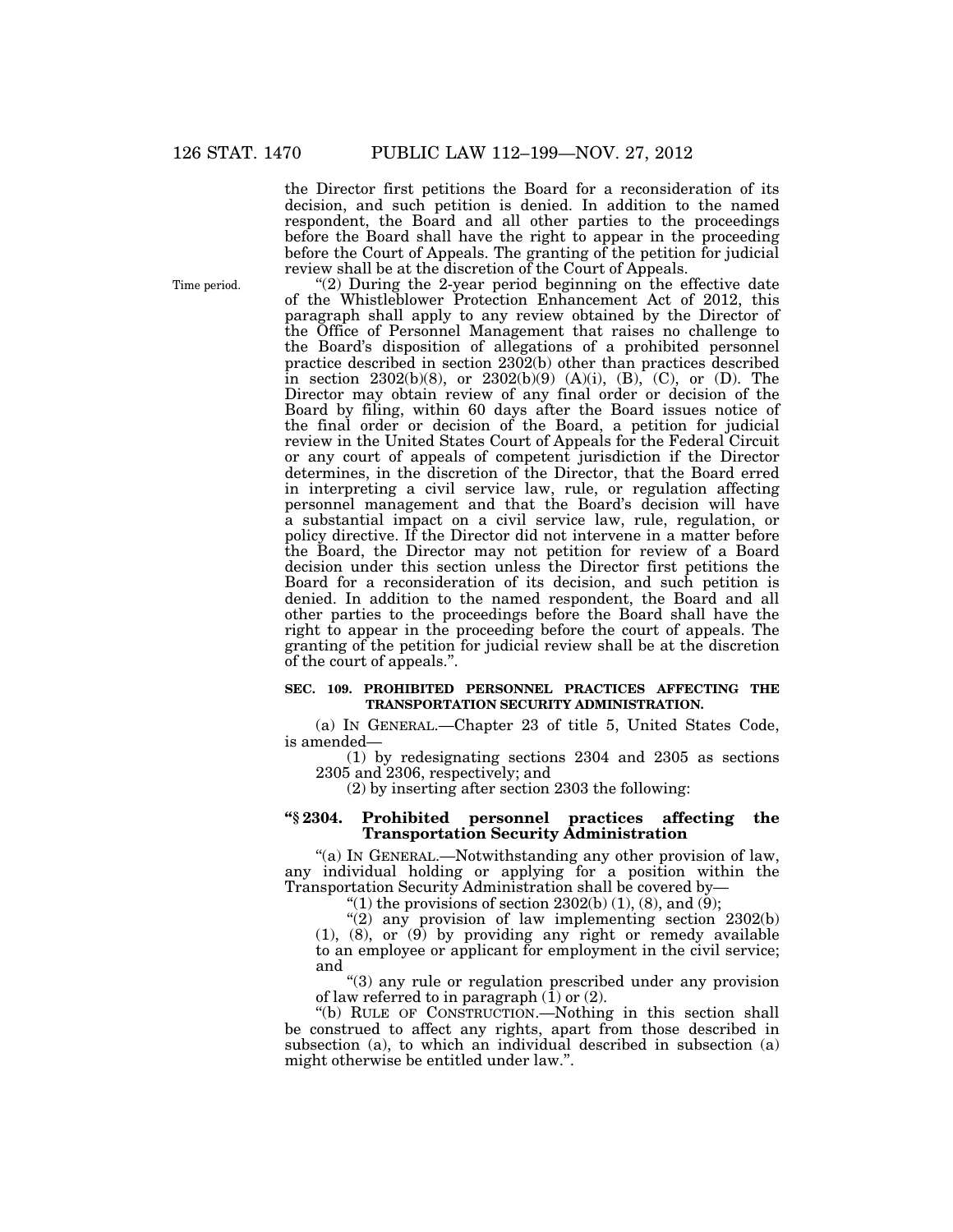(b) TECHNICAL AND CONFORMING AMENDMENT.—The table of sections for chapter 23 of title 5, United States Code, is amended by striking the items relating to sections 2304 and 2305, respectively, and inserting the following:

''2304. Prohibited personnel practices affecting the Transportation Security Administration.

"2305. Responsibility of the Government Accountability Office.

''2306. Coordination with certain other provisions of law.''.

(c) EFFECTIVE DATE.—The amendments made by this section 5 USC 2304 note. shall take effect on the date of enactment of this section.

#### **SEC. 110. DISCLOSURE OF CENSORSHIP RELATED TO RESEARCH,** 5 USC 2302 note. **ANALYSIS, OR TECHNICAL INFORMATION.**

(a) DEFINITIONS.—In this subsection—

(1) the term ''agency'' has the meaning given under section  $2302(a)(2)(C)$  of title 5, United States Code;

(2) the term ''applicant'' means an applicant for a covered position;

(3) the term ''censorship related to research, analysis, or technical information'' means any effort to distort, misrepresent, or suppress research, analysis, or technical information;

(4) the term ''covered position'' has the meaning given under section 2302(a)(2)(B) of title 5, United States Code;

(5) the term ''employee'' means an employee in a covered position in an agency; and

(6) the term ''disclosure'' has the meaning given under section  $2302(a)(2)(D)$  of title 5, United States Code.

(b) PROTECTED DISCLOSURE.—

(1) IN GENERAL.—Any disclosure of information by an employee or applicant for employment that the employee or applicant reasonably believes is evidence of censorship related to research, analysis, or technical information—

(A) shall come within the protections of section 2302(b)(8)(A) of title 5, United States Code, if—

(i) the employee or applicant reasonably believes that the censorship related to research, analysis, or technical information is or will cause—

(I) any violation of law, rule, or regulation; or

(II) gross mismanagement, a gross waste of funds, an abuse of authority, or a substantial and specific danger to public health or safety; and

(ii) such disclosure is not specifically prohibited by law or such information is not specifically required by Executive order to be kept classified in the interest of national defense or the conduct of foreign affairs; and

(B) shall come within the protections of section 2302(b)(8)(B) of title 5, United States Code, if—

(i) the employee or applicant reasonably believes that the censorship related to research, analysis, or technical information is or will cause—

(I) any violation of law, rule, or regulation; or

(II) gross mismanagement, a gross waste of funds, an abuse of authority, or a substantial and specific danger to public health or safety; and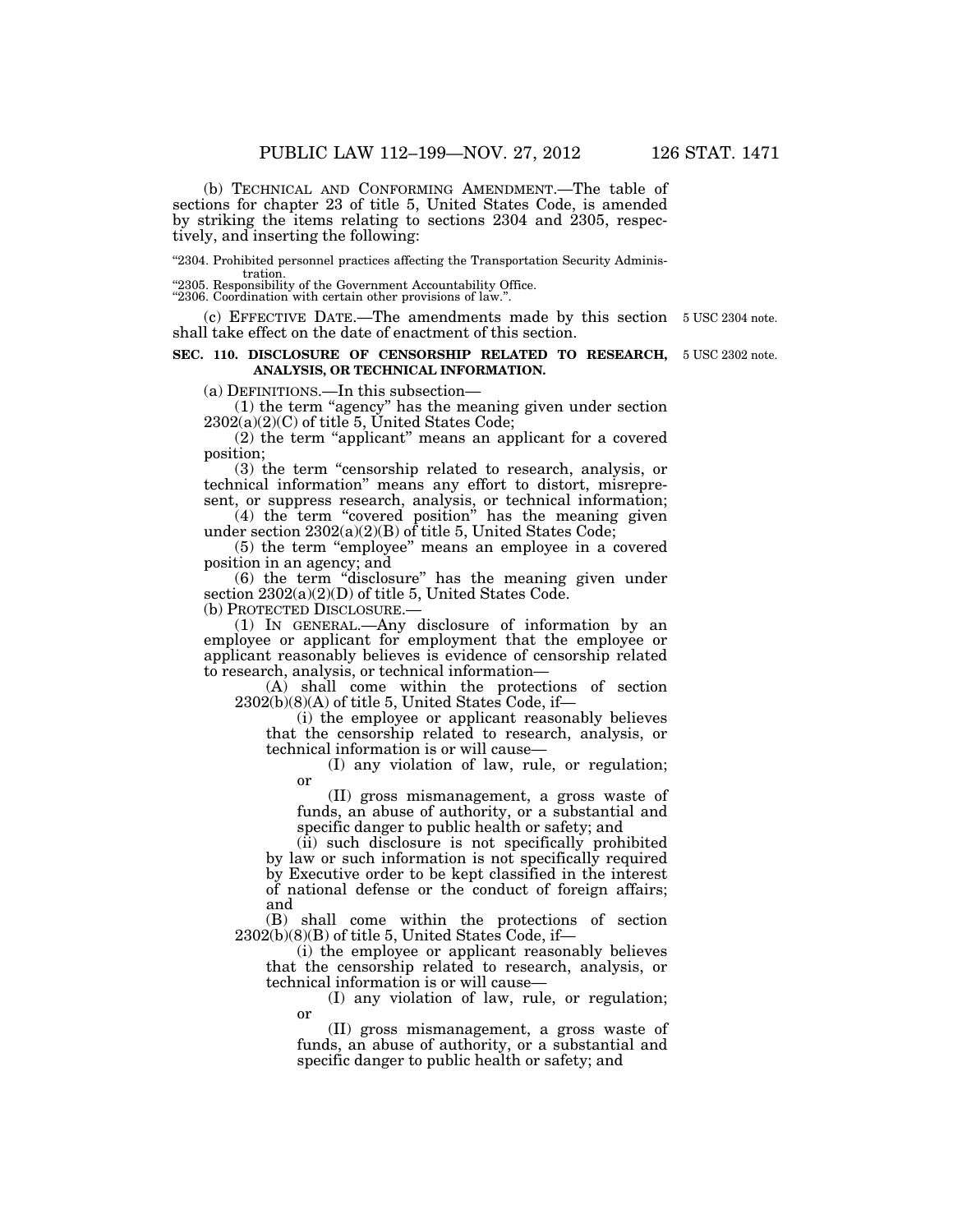(ii) the disclosure is made to the Special Counsel, or to the Inspector General of an agency or another person designated by the head of the agency to receive such disclosures, consistent with the protection of sources and methods.

(2) DISCLOSURES NOT EXCLUDED.—A disclosure shall not be excluded from paragraph (1) for any reason described under section 2302(f)(1) or (2) of title 5, United States Code.

(3) RULE OF CONSTRUCTION.—Nothing in this section shall be construed to imply any limitation on the protections of employees and applicants afforded by any other provision of law, including protections with respect to any disclosure of information believed to be evidence of censorship related to research, analysis, or technical information.

## **SEC. 111. CLARIFICATION OF WHISTLEBLOWER RIGHTS FOR CRITICAL INFRASTRUCTURE INFORMATION.**

Section 214(c) of the Homeland Security Act of 2002 (6 U.S.C.  $133(c)$ ) is amended by adding at the end the following: "For purposes of this section a permissible use of independently obtained information includes the disclosure of such information under section 2302(b)(8) of title 5, United States Code.''.

#### **SEC. 112. ADVISING EMPLOYEES OF RIGHTS.**

Section 2302(c) of title 5, United States Code, is amended by inserting '', including how to make a lawful disclosure of information that is specifically required by law or Executive order to be kept classified in the interest of national defense or the conduct of foreign affairs to the Special Counsel, the Inspector General of an agency, Congress, or other agency employee designated to receive such disclosures'' after ''chapter 12 of this title''.

#### **SEC. 113. SPECIAL COUNSEL AMICUS CURIAE APPEARANCE.**

Section 1212 of title 5, United States Code, is amended by adding at the end the following:

"( $\bar{h}$ )(1) The Special Counsel is authorized to appear as amicus curiae in any action brought in a court of the United States related to section 2302(b) (8) or (9), or as otherwise authorized by law. In any such action, the Special Counsel is authorized to present the views of the Special Counsel with respect to compliance with section  $2302(b)$  (8) or (9) and the impact court decisions would have on the enforcement of such provisions of law.

" $(2)$  A court of the United States shall grant the application of the Special Counsel to appear in any such action for the purposes described under subsection (a).''.

#### **SEC. 114. SCOPE OF DUE PROCESS.**

(a) SPECIAL COUNSEL.—Section  $1214(b)(4)(B)(ii)$  of title 5, United States Code, is amended by inserting ", after a finding that a protected disclosure was a contributing factor," after "ordered" if''.

(b) INDIVIDUAL ACTION.—Section 1221(e)(2) of title 5, United States Code, is amended by inserting ", after a finding that a protected disclosure was a contributing factor," after "ordered if".

5 USC 2302 note.

**SEC. 115. NONDISCLOSURE POLICIES, FORMS, AND AGREEMENTS.** 

(a) IN GENERAL.—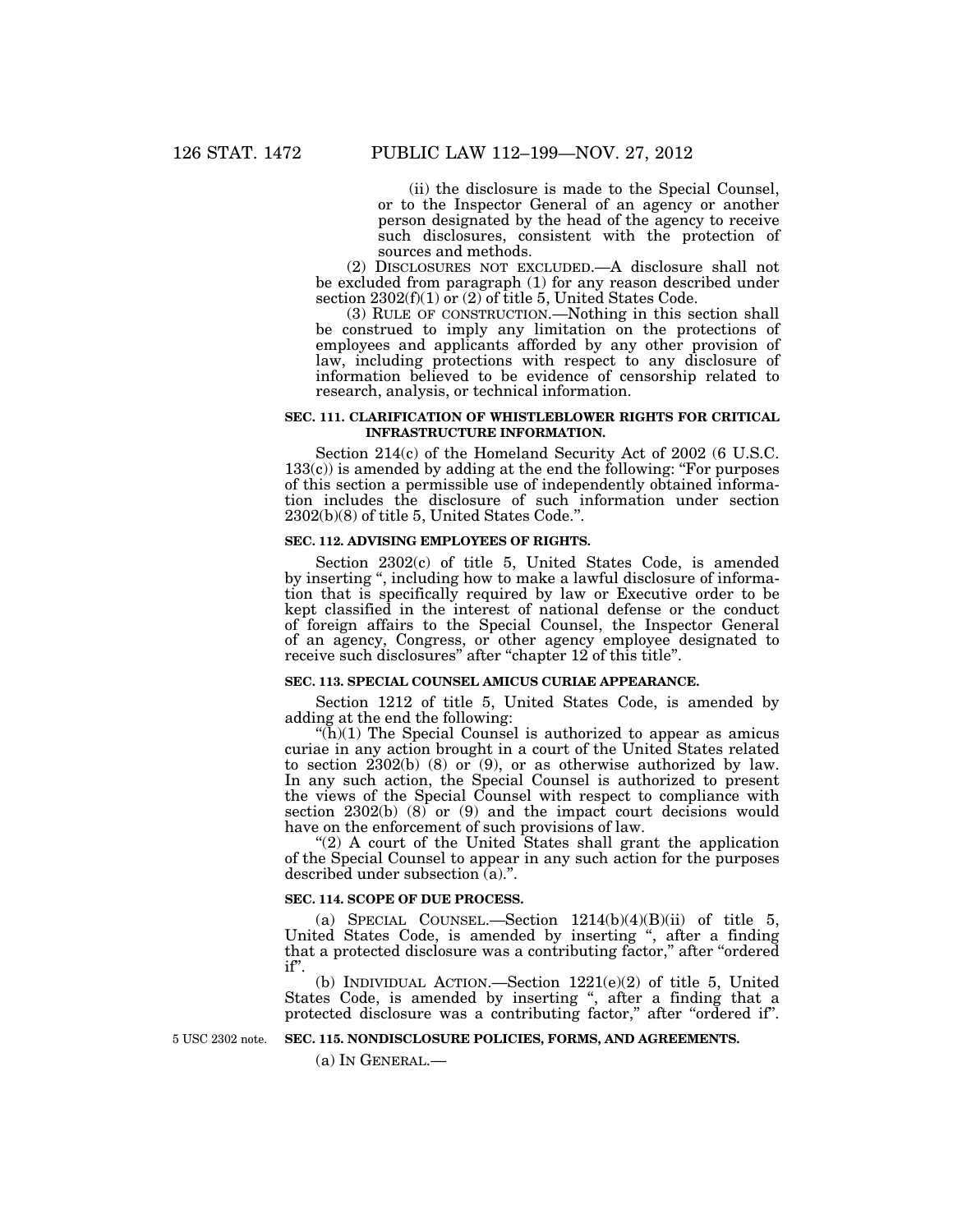(1) REQUIREMENT.—Each agreement in Standard Forms 312 and 4414 of the Government and any other nondisclosure policy, form, or agreement of the Government shall contain the following statement: ''These provisions are consistent with and do not supersede, conflict with, or otherwise alter the employee obligations, rights, or liabilities created by existing statute or Executive order relating to (1) classified information, (2) communications to Congress, (3) the reporting to an Inspector General of a violation of any law, rule, or regulation, or mismanagement, a gross waste of funds, an abuse of authority, or a substantial and specific danger to public health or safety, or (4) any other whistleblower protection. The definitions, requirements, obligations, rights, sanctions, and liabilities created by controlling Executive orders and statutory provisions are incorporated into this agreement and are controlling.''.

(2) AGENCY WEBSITES.—Agencies making use of any nondisclosure policy, form, or agreement shall also post the statement required under paragraph (1) on the agency website, accompanied by the specific list of controlling Executive orders and statutory provisions.

(3) ENFORCEABILITY.—

(A) IN GENERAL.—Any nondisclosure policy, form, or agreement described under paragraph (1) that does not contain the statement required under paragraph (1) may not be implemented or enforced to the extent such policy, form, or agreement is inconsistent with that statement.

(B) NONDISCLOSURE POLICY, FORM, OR AGREEMENT IN EFFECT BEFORE THE EFFECTIVE DATE.—With respect to a nondisclosure policy, form, or agreement that was in effect before the effective date of this Act, but that does not contain the statement required under paragraph (1) for implementation or enforcement—

(i) it shall not be a prohibited personnel practice to enforce that policy, form, or agreement with regard to a current employee if the agency gives such employee notice of the statement; and

(ii) it shall not be a prohibited personnel practice to enforce that policy, form, or agreement after the effective date of this Act with regard to a former employee if the agency complies with paragraph (2).

(b) PERSONS OTHER THAN GOVERNMENT EMPLOYEES.—Notwithstanding subsection (a), a nondisclosure policy, form, or agreement that is to be executed by a person connected with the conduct of an intelligence or intelligence-related activity, other than an employee or officer of the United States Government, may contain provisions appropriate to the particular activity for which such document is to be used. Such policy, form, or agreement shall, at a minimum, require that the person will not disclose any classified information received in the course of such activity unless specifically authorized to do so by the United States Government. Such nondisclosure policy, form, or agreement shall also make it clear that such forms do not bar disclosures to Congress or to an authorized official of an executive agency or the Department of Justice that are essential to reporting a substantial violation of law, consistent with the protection of sources and methods.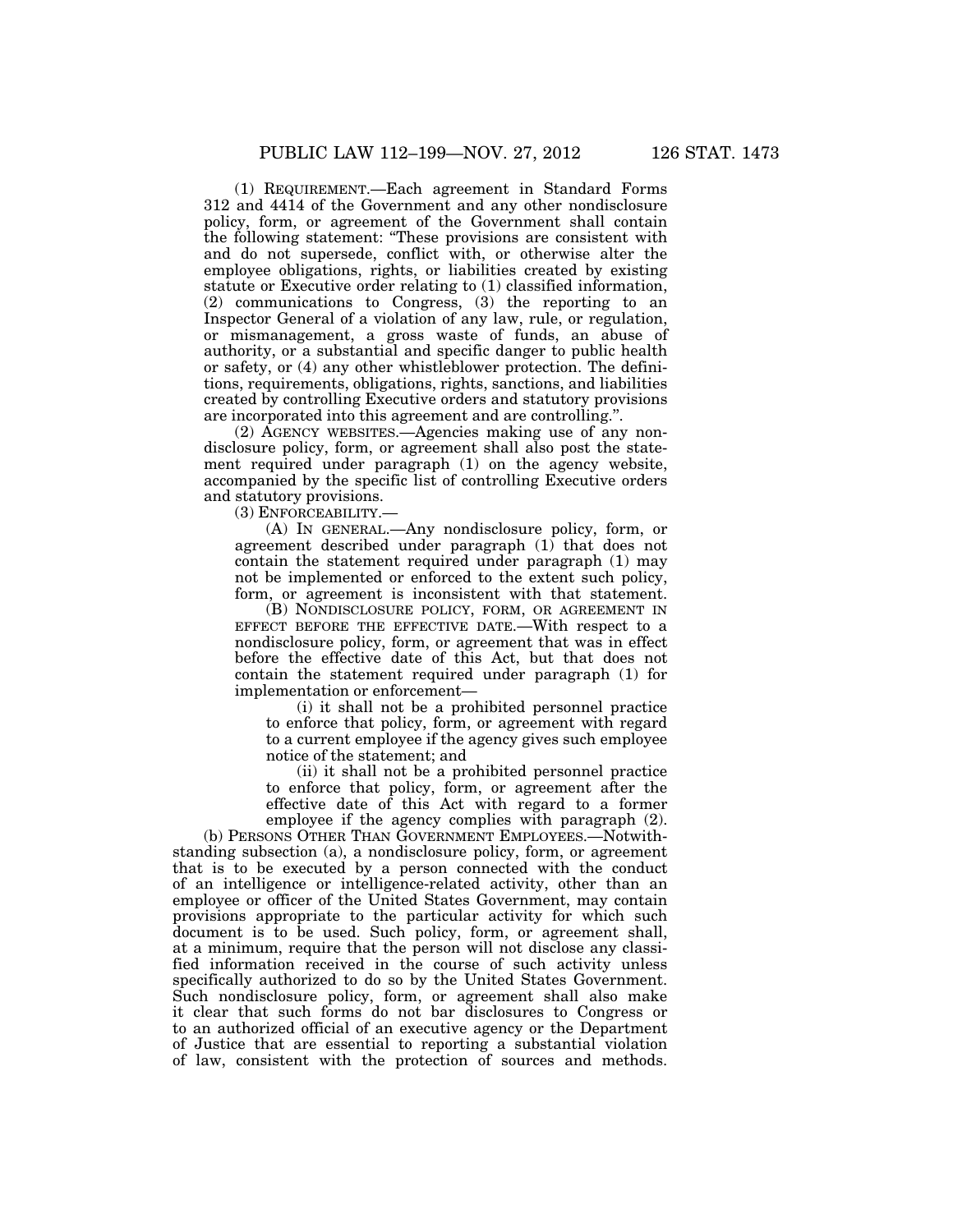## **SEC. 116. REPORTING REQUIREMENTS.**

(a) GOVERNMENT ACCOUNTABILITY OFFICE.—

(1) REPORT.—Not later than 4 years after the date of enactment of this Act, the Comptroller General shall submit a report to the Committee on Homeland Security and Governmental Affairs of the Senate and the Committee on Oversight and Government Reform of the House of Representatives on the implementation of this title.

(2) CONTENTS.—The report under this subsection shall include—

(A) an analysis of any changes in the number of cases filed with the Merit Systems Protection Board alleging violations of section  $2302(b)(8)$  or (9) of title 5, United States Code, since the effective date of this Act;

(B) the outcome of the cases described under subparagraph (A), including whether or not the Merit Systems Protection Board, the United States Court of Appeals for the Federal Circuit, or any other court determined the allegations to be frivolous or malicious as well as a recommendation whether Congress should grant the Merit Systems Protection Board summary judgment authority for cases described under subparagraph (A);

(C) a recommendation regarding whether Congress should grant jurisdiction for some subset of cases described under subparagraph (A) to be decided by a district court of the United States and an evaluation of the impact that would have on the Merit Systems Protection Board and the Federal court system; and

(D) any other matter as determined by the Comptroller General.

(b) MERIT SYSTEMS PROTECTION BOARD.—

(1) IN GENERAL.—Each report submitted annually by the Merit Systems Protection Board under section 1116 of title 31, United States Code, shall, with respect to the period covered by such report, include as an addendum the following:

(A) Information relating to the outcome of cases decided by the Merit Systems Protection Board during the period covered by such report in which violations of section  $2302(b)(8)$  or  $(9)(A)(i)$ ,  $(B)(i)$ ,  $(C)$ , or  $(D)$  of title 5, United States Code, were alleged.

(B) The number of such cases filed in the regional and field offices, and the number of petitions for review filed in such cases, during the period covered by such report, and the outcomes of any such cases or petitions for review (irrespective of when filed) decided during such period.

(2) FIRST REPORT.—The first report described under paragraph (1) submitted after the date of enactment of this Act shall include an addendum required under that paragraph that covers the period beginning on the effective date of this Act and ending at the end of the fiscal year in which such effective date occurs.

#### **SEC. 117. WHISTLEBLOWER PROTECTION OMBUDSMAN.**

(a) IN GENERAL.—Section 3 of the Inspector General Act of 1978 (5 U.S.C. App.) is amended by striking subsection (d) and inserting the following:

31 USC 1116 note.

Time period.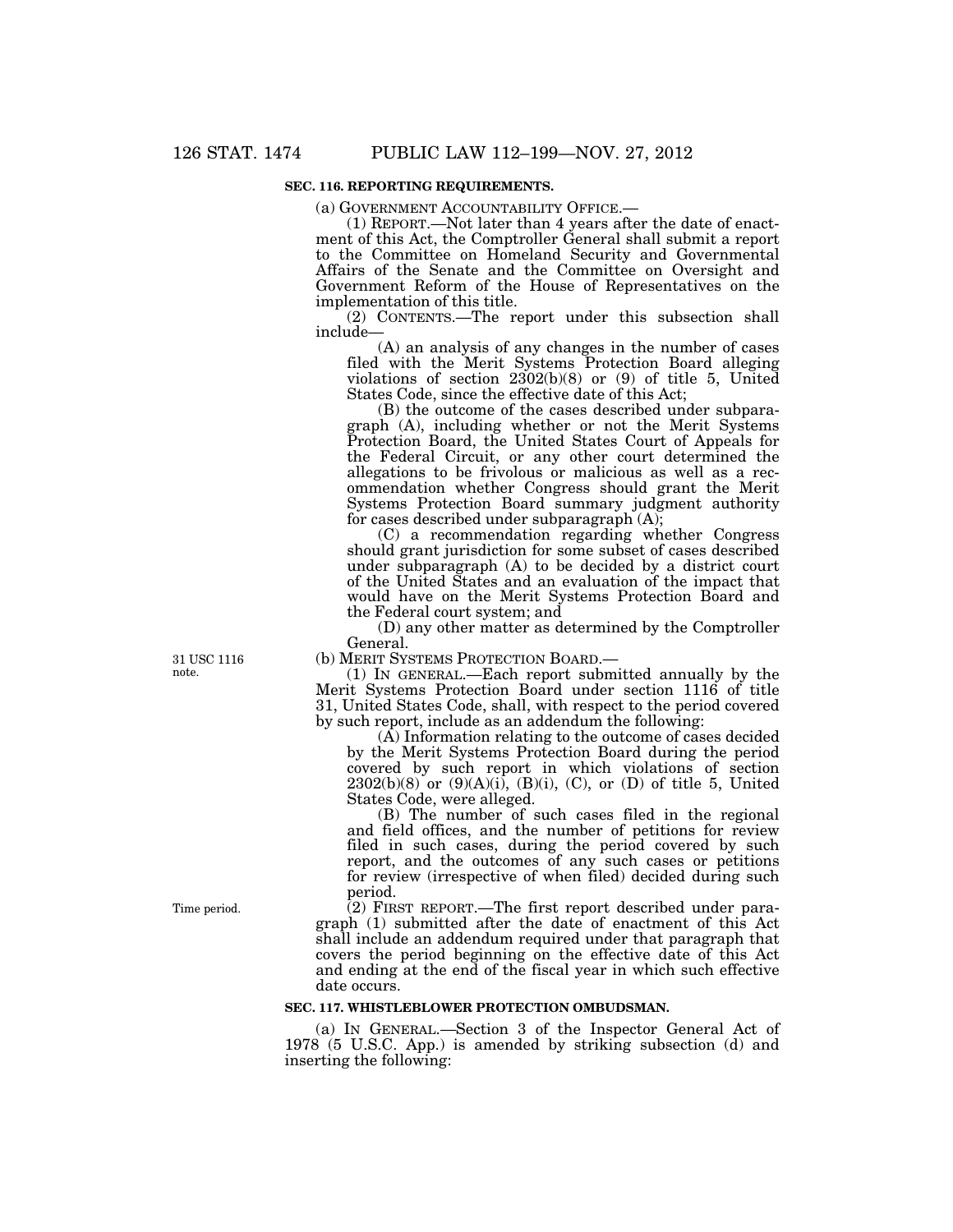$((d)(1)$  Each Inspector General shall, in accordance with Appointments. applicable laws and regulations governing the civil service—

''(A) appoint an Assistant Inspector General for Auditing who shall have the responsibility for supervising the performance of auditing activities relating to programs and operations of the establishment;

''(B) appoint an Assistant Inspector General for Investigations who shall have the responsibility for supervising the performance of investigative activities relating to such programs and operations; and

''(C) designate a Whistleblower Protection Ombudsman who Designation. shall educate agency employees—

''(i) about prohibitions on retaliation for protected disclosures; and

"(ii) who have made or are contemplating making a protected disclosure about the rights and remedies against retaliation for protected disclosures.

''(2) The Whistleblower Protection Ombudsman shall not act as a legal representative, agent, or advocate of the employee or former employee.

"(3) For the purposes of this section, the requirement of the designation of a Whistleblower Protection Ombudsman under para $graph (1)(C) shall not apply to—$ 

"(A) any agency that is an element of the intelligence" community (as defined in section 3(4) of the National Security Act of 1947 (50 U.S.C. 401a(4))); or

''(B) as determined by the President, any executive agency or unit thereof the principal function of which is the conduct President. of foreign intelligence or counter intelligence activities.''.

(b) TECHNICAL AND CONFORMING AMENDMENT.—Section 8D(j) of the Inspector General Act of 1978 (5 U.S.C. App.) is amended—

 $(1)$  by striking "section  $3(d)(1)$ " and inserting "section  $3(d)(1)(A)$ "; and

(2) by striking "section  $3(d)(2)$ " and inserting "section  $3(d)(1)(B)^{n}$ .

(c) SUNSET.—

(1) IN GENERAL.—The amendments made by this section shall cease to have effect on the date that is 5 years after the date of enactment of this Act.

(2) RETURN TO PRIOR AUTHORITY.—Upon the date described in paragraph  $(1)$ , section  $3(d)$  and section  $8D(j)$  of the Inspector General Act of 1978 (5 U.S.C. App.) shall read as such sections read on the day before the date of enactment of this Act.

# **TITLE II—SAVINGS CLAUSE; EFFECTIVE DATE**

#### **SEC. 201. SAVINGS CLAUSE.**

Nothing in this Act shall be construed to imply any limitation on any protections afforded by any other provision of law to employees and applicants.

5 USC 2302 note.

5 USC app. 3

note.

Determination.